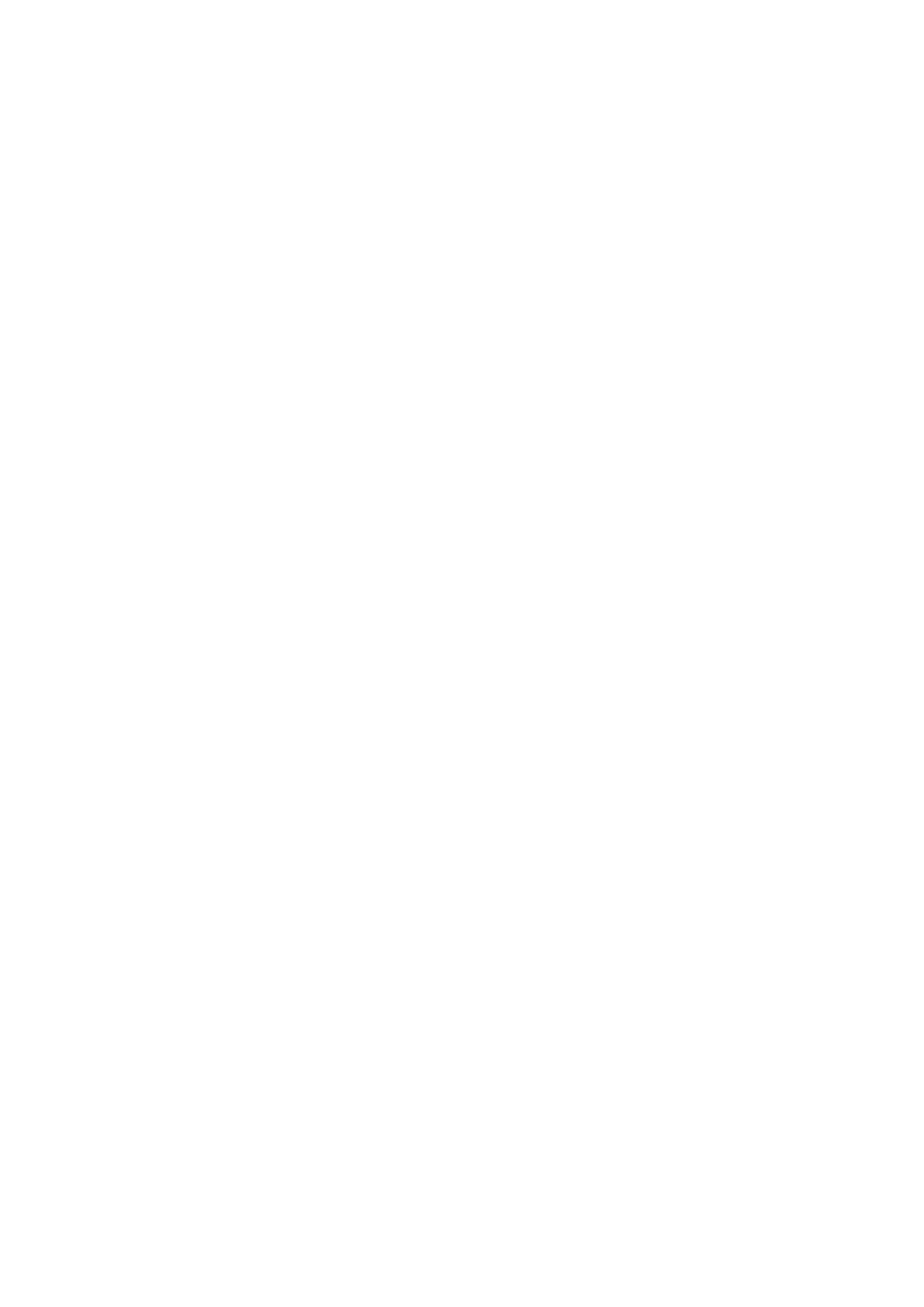#### Acknowledgements

I would like to thank everyone who has supported me through the beginning of my academic journey over the past few years.

To Geoff Chase, and the rest of my supervisory team, thank you for providing me the opportunity and support to do engineering to actually make a positive impact in people's lives.

To the Department of Mechanical Engineering at UC, specifically the Centre for Bioengineering, thank you for providing a comfortable learning environment, entertaining me, and challenging me — mostly academically. To the often-forgotten technical and lab staff, thank you for providing me practical insight into how to actually realise some of my crazy ideas.

To my wh¯anau and friends, without your constant support this journey would have not been possible. Especially Anna, you inspire me to make the world a better place, for you, and our tamariki.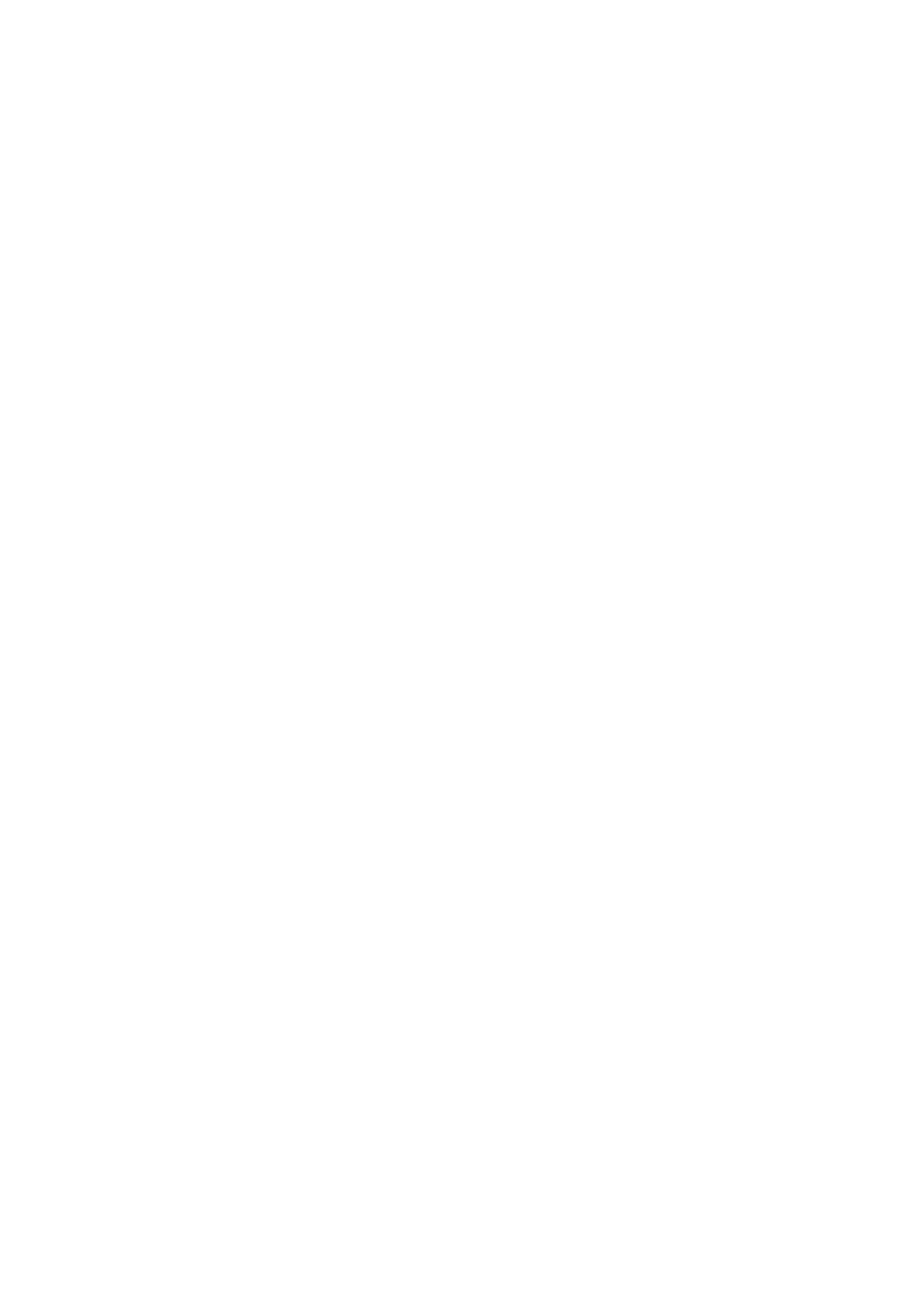## **Contents**

|                |     | <b>CONTENTS</b>                                     | j.             |  |  |  |  |  |
|----------------|-----|-----------------------------------------------------|----------------|--|--|--|--|--|
|                |     | <b>LIST OF FIGURES</b>                              | vi             |  |  |  |  |  |
|                |     |                                                     |                |  |  |  |  |  |
|                |     |                                                     |                |  |  |  |  |  |
|                |     | <b>ABSTRACT</b>                                     | xix            |  |  |  |  |  |
| I              |     | <b>Background and Context</b>                       | $\mathbf{1}$   |  |  |  |  |  |
| $\mathbf{1}$   |     | <b>INTRODUCTION</b>                                 | 3              |  |  |  |  |  |
|                | 1.1 |                                                     | $\overline{5}$ |  |  |  |  |  |
| $\overline{2}$ |     | <b>MEDICAL INNOVATION</b>                           | 9              |  |  |  |  |  |
|                | 2.1 |                                                     | 9              |  |  |  |  |  |
|                |     | 2.1.1<br>ACCESS TO CARE                             | 12             |  |  |  |  |  |
|                |     | 2.1.2<br>NON-SPECIFIC AND SPECIFIC INTEROPERABILITY | 14             |  |  |  |  |  |
|                | 2.2 |                                                     | 16             |  |  |  |  |  |
|                | 2.3 |                                                     | 18             |  |  |  |  |  |
|                |     | CLINICIAN-ENGINEER RELATIONSHIP<br>2.3.1            | 19             |  |  |  |  |  |
|                |     | 2.3.2                                               | 21             |  |  |  |  |  |
|                | 2.4 |                                                     | 22             |  |  |  |  |  |
| п              |     | <b>Diabetes Technologies</b>                        | 25             |  |  |  |  |  |
| 3              |     | PRESSURE FOR INNOVATION                             | 27             |  |  |  |  |  |
|                | 3.1 |                                                     | 29             |  |  |  |  |  |
|                |     | SYSTEMIC<br>3.1.1                                   | 30             |  |  |  |  |  |
|                |     | 3.1.2<br>PERSONAL: A STORY OF INEQUITIES            | 34             |  |  |  |  |  |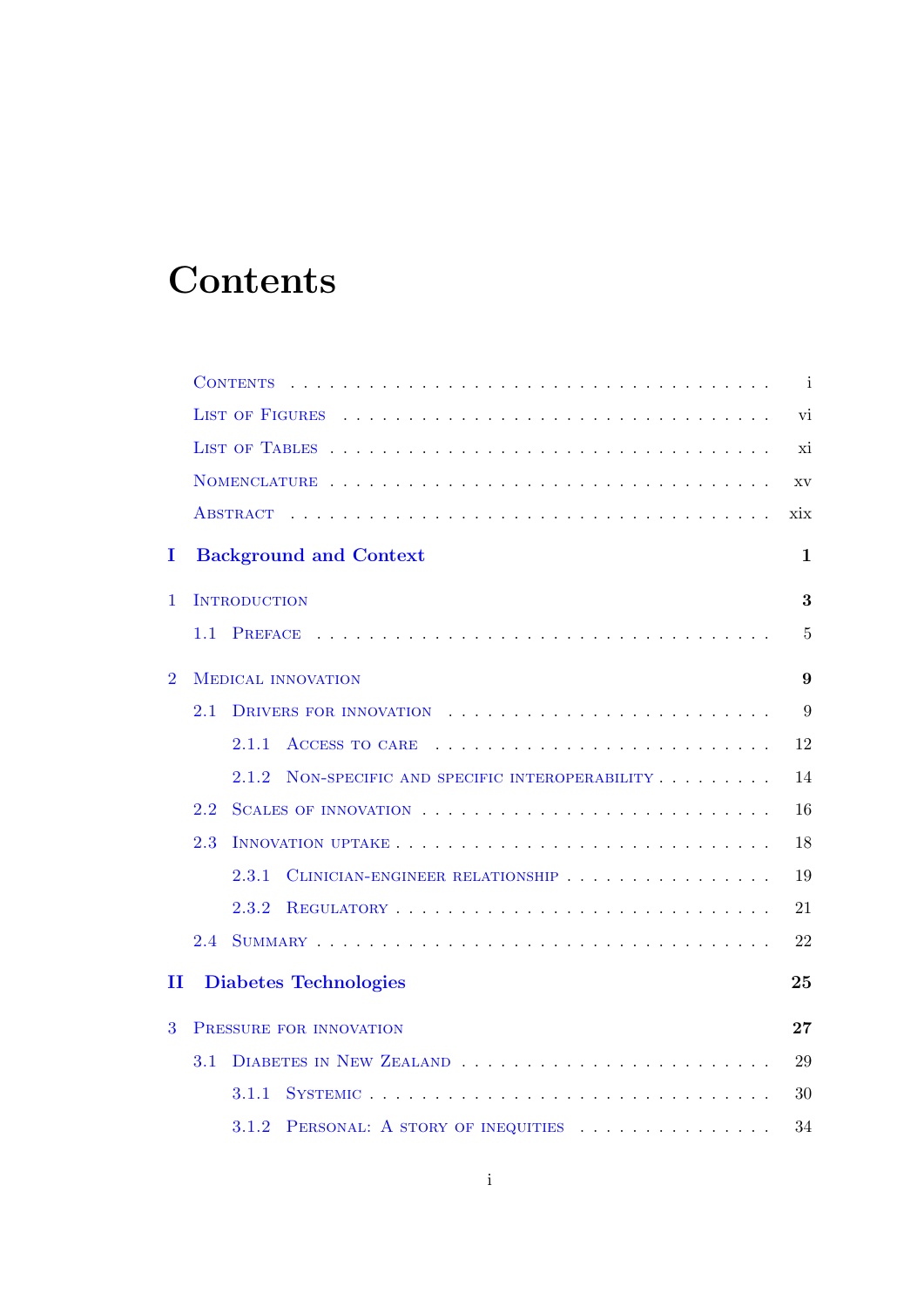|                  |            | 3.1.2.1<br>THE ONLY POSITIVE THING ABOUT INEQUITY IS THE |
|------------------|------------|----------------------------------------------------------|
|                  |            |                                                          |
| 3.2 <sub>1</sub> |            |                                                          |
|                  |            | 41<br>ONE SMALL DRIVER FOR BIG CHANGE                    |
|                  |            |                                                          |
|                  |            |                                                          |
|                  |            |                                                          |
|                  |            |                                                          |
|                  |            | WHO HAS THEM CURRENTLY - AND WHO DOESN'T?                |
|                  |            |                                                          |
|                  |            | 4.1.4.1<br>CONTROL, SHORT-ACTING BASAL                   |
|                  |            | 4.1.4.2                                                  |
|                  |            |                                                          |
|                  |            |                                                          |
|                  |            |                                                          |
|                  | 4.2.3      |                                                          |
|                  | 4.2.4      |                                                          |
|                  | 4.2.5      | TOTAL POTENTIAL COSTS                                    |
| 4.3              |            |                                                          |
|                  | 4.3.1      |                                                          |
|                  |            | 4.3.1.1                                                  |
|                  |            | THE PIRATE'S PUMP [HACKABILITY]<br>4.3.1.2               |
|                  | 4.3.2      | ADDITIONAL DEVELOPMENTS BEYOND TYPICAL                   |
|                  | 4.3.3      | <b>RESULTS</b>                                           |
|                  | 4.3.4      |                                                          |
|                  |            | THE PIRATE'S PUMP [PATCH]<br>4.3.4.1                     |
|                  |            | 4.3.4.2 ACTUALLY ENSURING UPTAKE                         |
|                  |            |                                                          |
|                  |            | 83<br>CONTINUOUS GLUCOSE MONITORS                        |
| 5.1              |            | CURRENT BLOOD GLUCOSE MONITORING                         |
|                  | 4.1<br>4.2 | 4.1.1<br>4.1.2<br>4.1.3<br>4.1.4<br>4.2.1<br>4.2.2       |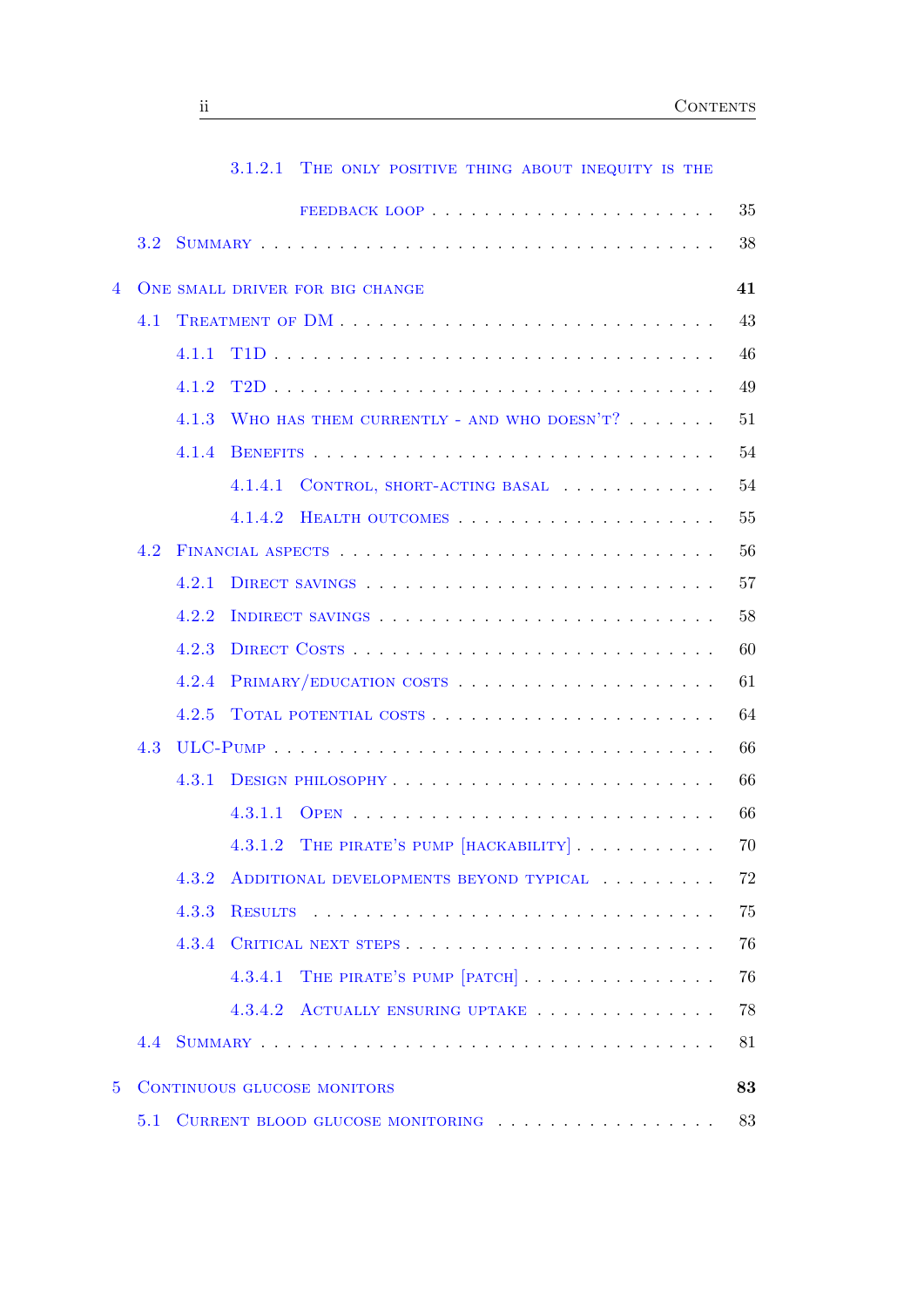|   |     | 5.1.1<br>GLUCOSE MONITORING IN TYPE-ONE DIABETES  | 84  |
|---|-----|---------------------------------------------------|-----|
|   |     | 5.1.2<br>GLUCOSE MONITORING IN TYPE-TWO DIABETES  | 86  |
|   | 5.2 |                                                   | 88  |
|   |     | 5.2.1                                             | 89  |
|   |     | 5.2.2                                             | 91  |
|   |     | 5.2.2.1                                           | 92  |
|   | 5.3 | BIOMEDICAL OPTIC BLOOD CONTINUOUS GLUCOSE MONITOR | 93  |
|   |     | 5.3.1                                             | 96  |
|   | 5.4 |                                                   | 98  |
|   | 5.5 |                                                   | 101 |
| 6 |     | COMING FULL CIRCLE: CLOSING THE LOOP              | 103 |
|   | 6.1 |                                                   | 104 |
|   |     | 6.1.1<br>PERSONALISABLE - DIGITAL TWINS           | 104 |
|   |     | ICING-2 MODEL ADOPTION<br>6.1.1.1                 | 105 |
|   |     | 6.1.1.2<br>VALIDATION,                            | 113 |
|   |     | 6.1.1.3                                           | 116 |
|   | 6.2 |                                                   | 117 |
|   |     | 6.2.1                                             | 118 |
|   |     | 6.2.1.1                                           | 120 |
|   |     | 6.2.2                                             | 122 |
|   | 6.3 |                                                   | 122 |
| Ш |     | <b>Dual Ventilation System</b>                    | 125 |
| 7 |     | CARING IS SHARING?                                | 127 |
|   | 7.1 |                                                   | 128 |
|   |     | 7.1.1                                             | 132 |
|   | 7.2 |                                                   | 134 |
|   | 7.3 |                                                   | 136 |
| 8 |     | <b>MAIN ELEMENTS</b>                              | 137 |
|   | 8.1 |                                                   | 139 |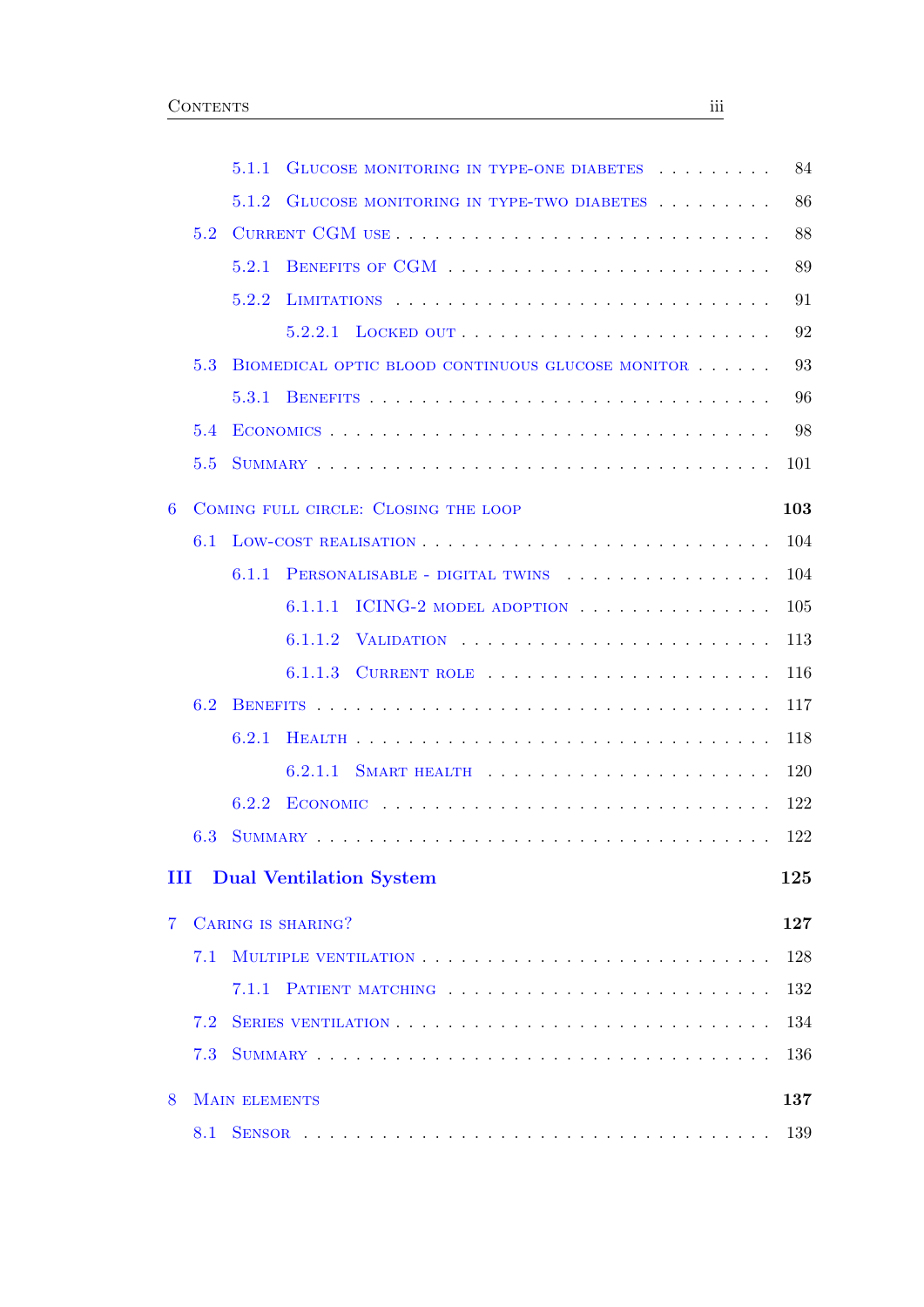|   |     | 8.1.1 |                                       |                   |  |  |  |  |  |  | 143 |
|---|-----|-------|---------------------------------------|-------------------|--|--|--|--|--|--|-----|
|   |     |       | 8.1.1.1                               | OPERATIONAL RANGE |  |  |  |  |  |  | 145 |
|   |     |       | 8.1.1.2                               |                   |  |  |  |  |  |  | 146 |
|   | 8.2 |       |                                       |                   |  |  |  |  |  |  | 147 |
|   | 8.3 |       | OFF-THE-SHELF COMPONENTS              |                   |  |  |  |  |  |  | 151 |
|   |     | 8.3.1 |                                       |                   |  |  |  |  |  |  | 151 |
|   |     | 8.3.2 |                                       |                   |  |  |  |  |  |  | 152 |
|   |     | 8.3.3 |                                       |                   |  |  |  |  |  |  | 152 |
|   | 8.4 |       |                                       |                   |  |  |  |  |  |  | 153 |
| 9 |     |       | <b>ACTIV SPECIFICS - SWITCH IT UP</b> |                   |  |  |  |  |  |  | 155 |
|   | 9.1 |       |                                       |                   |  |  |  |  |  |  | 156 |
|   | 9.2 |       |                                       |                   |  |  |  |  |  |  | 158 |
|   |     | 9.2.1 |                                       |                   |  |  |  |  |  |  | 159 |
|   |     | 9.2.2 |                                       |                   |  |  |  |  |  |  | 160 |
|   | 9.3 |       | CONTROL SYSTEM                        |                   |  |  |  |  |  |  | 161 |
|   |     | 9.3.1 |                                       |                   |  |  |  |  |  |  | 162 |
|   |     | 9.3.2 | CHANGING STATE                        |                   |  |  |  |  |  |  | 164 |
|   | 9.4 |       |                                       |                   |  |  |  |  |  |  | 166 |
|   |     |       | 10 COMBINED ACTIV SYSTEM              |                   |  |  |  |  |  |  | 167 |
|   |     |       |                                       |                   |  |  |  |  |  |  | 167 |
|   |     |       |                                       |                   |  |  |  |  |  |  | 169 |
|   |     |       |                                       |                   |  |  |  |  |  |  | 171 |
|   |     |       |                                       |                   |  |  |  |  |  |  | 171 |
|   |     |       |                                       |                   |  |  |  |  |  |  | 174 |
|   |     |       | 10.3.1 SAFETY CONSIDERATIONS          |                   |  |  |  |  |  |  | 178 |
|   |     |       |                                       |                   |  |  |  |  |  |  | 180 |
|   |     |       |                                       |                   |  |  |  |  |  |  | 181 |
|   |     |       |                                       |                   |  |  |  |  |  |  |     |
|   |     |       | 11 CONCLUSIONS AND FUTURE WORK        |                   |  |  |  |  |  |  | 183 |
|   |     |       |                                       |                   |  |  |  |  |  |  | 183 |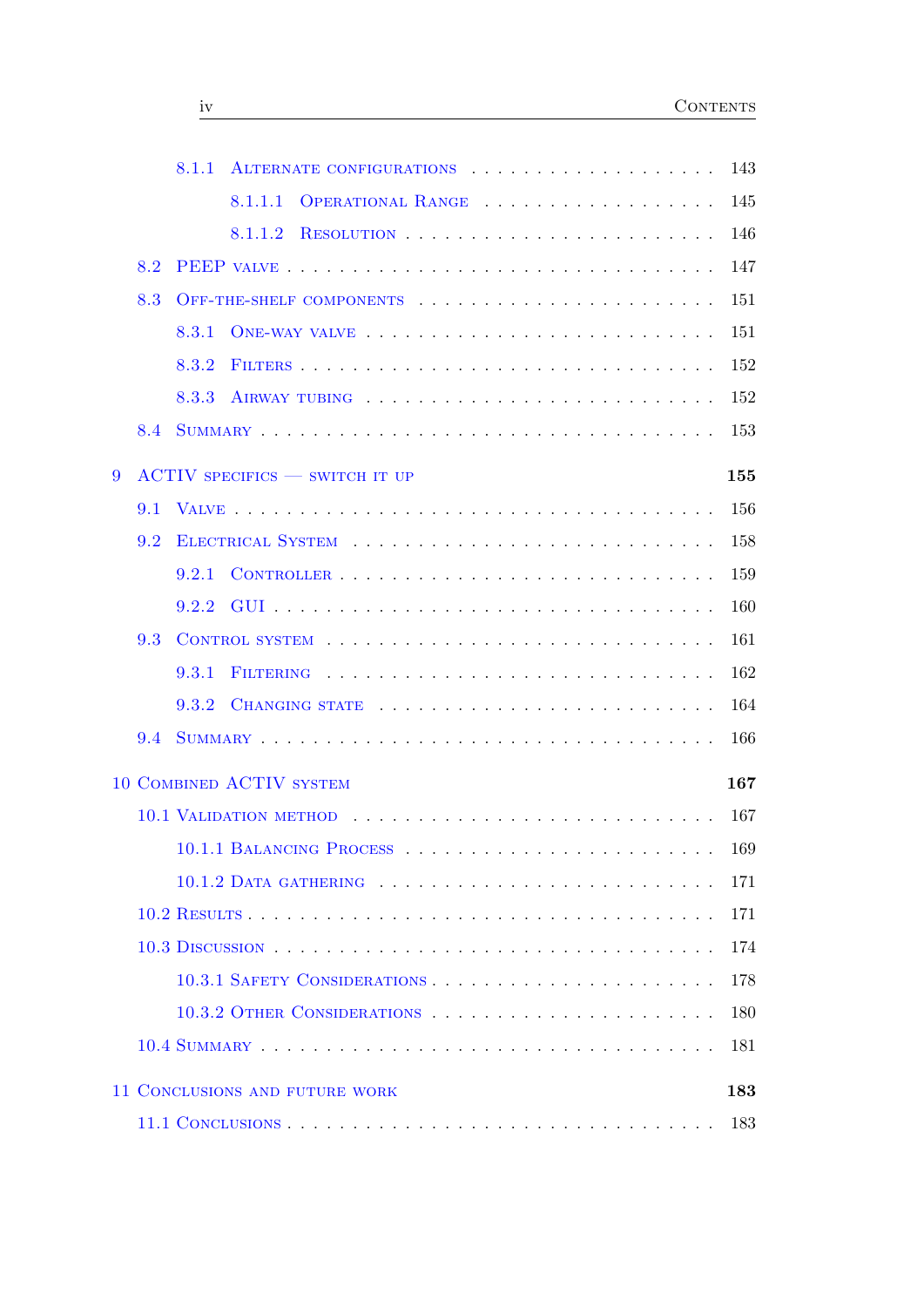|                                                          | 187 |
|----------------------------------------------------------|-----|
| 11.2.1 DIABETES TECHNOLOGIES                             | 187 |
|                                                          | 188 |
| $\bf{IV}$<br><b>End matter</b>                           | 191 |
|                                                          | 193 |
| <b>DIABETES TECHNOLOGIES</b>                             | 267 |
|                                                          | 267 |
| A.1.1 COMPLETE ECONOMIC ANALYSIS                         | 269 |
|                                                          | 273 |
| A.2.1 APPROVED ETHICS CONFIRMATION AND INFORMATION SHEET | 279 |
| <b>ACTIV</b><br>B                                        | 285 |
|                                                          | 285 |
|                                                          | 292 |
|                                                          | 292 |
| B.2.1.1 ACTIV CONTROLLER INSTRUCTION SET                 | 292 |
|                                                          | 295 |
| B.2.2                                                    | 296 |
| <b>B.2.3</b>                                             | 306 |
| CONTROLLER BASE PCB SCHEMATIC<br><b>B.2.4</b>            | 320 |
|                                                          | 321 |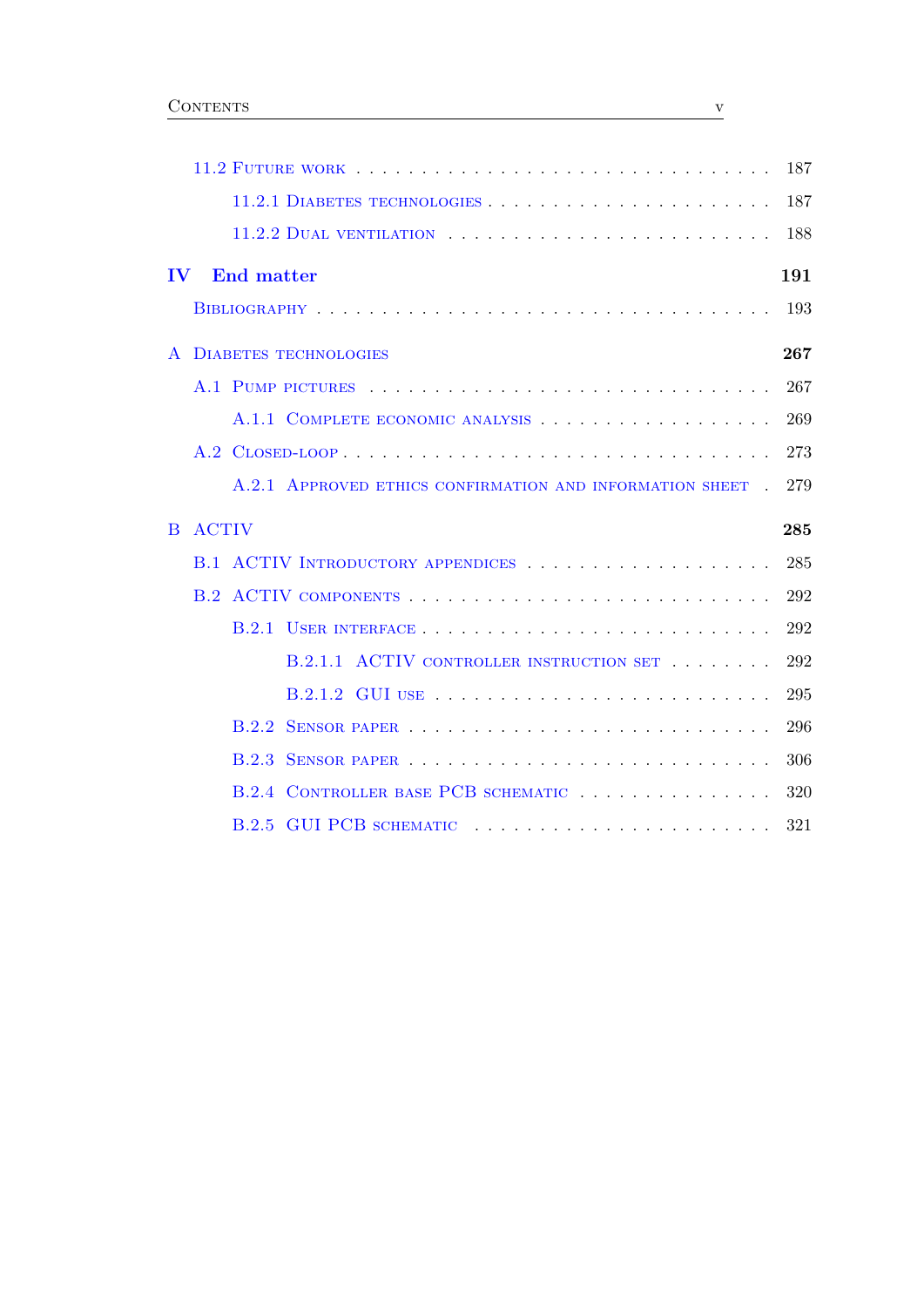## List of Figures

| 3.1 | Historic average annual out-of-pocket health expenditure per capita [130],               |    |
|-----|------------------------------------------------------------------------------------------|----|
|     | compared to median weekly wage [156, 160], and mean of 20th-centile                      |    |
|     | weekly household income [156]. Out-of-pocket health expenses are exclu-                  |    |
|     | sive of charitable and private insurance spending. $\dots \dots \dots \dots$             | 36 |
| 4.1 | Example breakdown of a pre-filled pen device for the delivery of SC insulin. 42          |    |
| 4.2 | Examples of daily profiles comparing MDI with delivery via an insulin                    |    |
|     |                                                                                          | 44 |
| 4.3 | Portion of individuals with type-one diabetes with publicly-funded insulin               |    |
|     | pumps. Deprivation quintiles as per NZDep2006; 1 is the least deprived,                  |    |
|     | and 5 is the most deprived, recreated from data from [151]. $\dots$                      | 52 |
| 4.4 | Pump prevalence showing only publicly-funded insulin pumps as a func-                    |    |
|     | tion of deprivation centile. 1 is the least deprived, and 10 is the most                 |    |
|     | deprived, recreated from [151] $\ldots \ldots \ldots \ldots \ldots \ldots \ldots \ldots$ | 53 |
| 4.5 | Renderings of prototypes of the ULC pumps. (a) depicts the traditional,                  |    |
|     | motor-driven pump, and (b) the mechanically-driving pump design. $\ldots$                | 72 |
| 4.6 | Energy transformations within a traditional insulin pump. $\dots \dots$                  | 73 |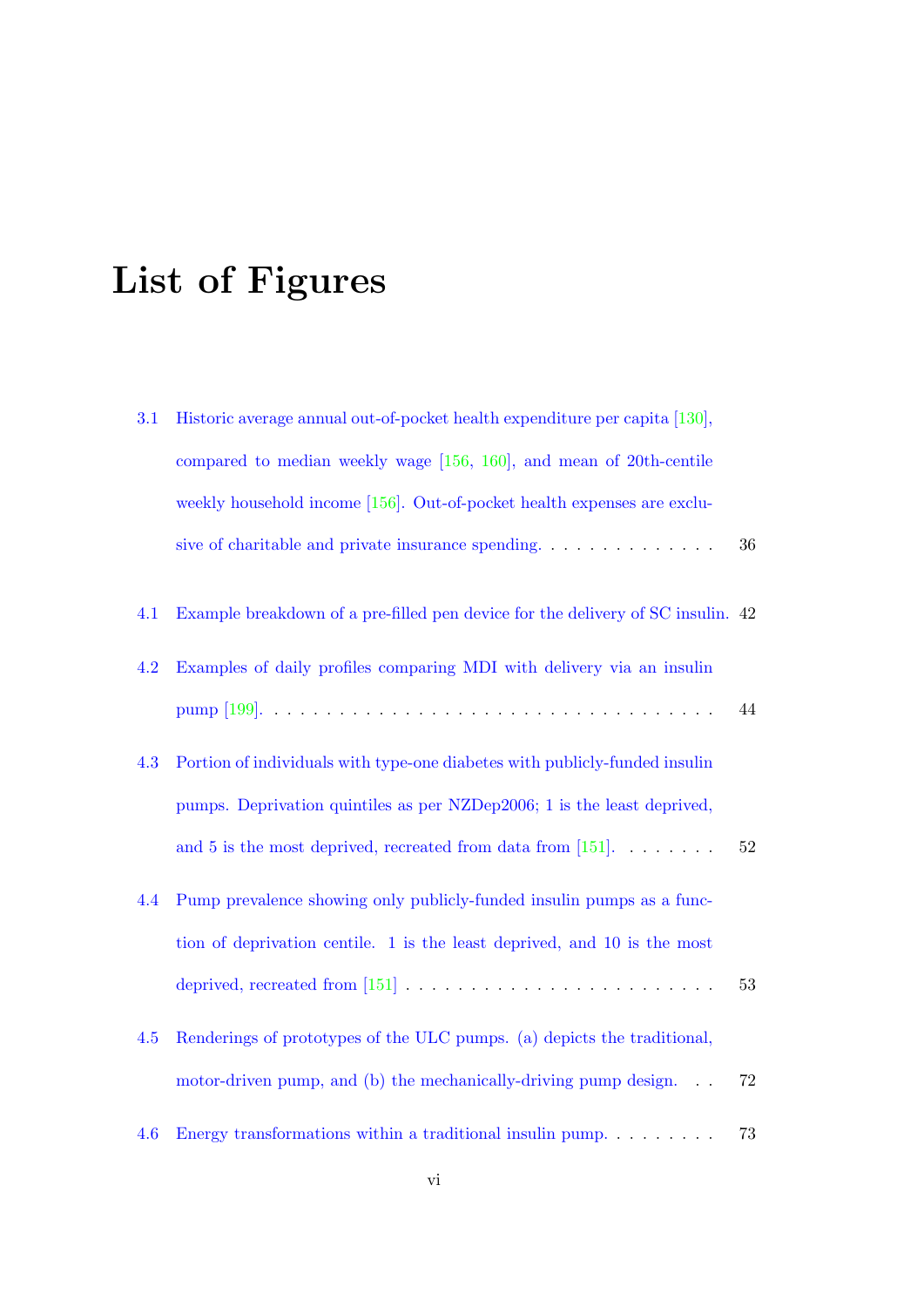| 4.7 | (a) Energy transformations of the novel mechanically-driven ULC pump.                   |     |
|-----|-----------------------------------------------------------------------------------------|-----|
|     | Thick arrows denote energy transformations associated directly with in-                 |     |
|     | sulin delivery, whereas thin arrows denote control. (b) Picture of the                  |     |
|     | escapement mechanism of the prototype. $\dots \dots \dots \dots \dots \dots \dots$      | 74  |
| 4.8 | Lila Moss at Milan Fashion Week 2021 with an Omnipod <sup>™</sup> (Insulet Cor-         |     |
|     | poration, Massachusetts, USA) patch pump prominently on display.                        | 77  |
| 4.9 | The Tech-ISM framework which enables adoption of technological inno-                    |     |
|     | vations within medicine [17]. $\ldots \ldots \ldots \ldots \ldots \ldots \ldots \ldots$ | 79  |
| 5.1 | Clarke error grid [406] for the novel light-based pulse glucometer. $\ldots$ .          | 95  |
| 6.1 | Compartment model representation of the overall system. $\dots \dots$                   | 106 |
| 6.2 | Depiction of $k_{empt}$ as a function of $q_{sto}$ , adapted from [439]                 | 108 |
| 6.3 | Endogenous pancreatic release as a function of the blood glucose level                  | 111 |
| 6.4 |                                                                                         | 113 |
| 6.5 | Example validation data from basic fitting of $n_l$ , $x_l$ , and $S_I$ to data ob-     |     |
|     | tained from the MMOIST.                                                                 | 115 |
| 7.1 | Ventilation delivered to two patients from a single ventilator in a parallel            |     |
|     | configuration. Inspiratory effort is delivered to both patients simultane-              |     |
|     | ously. In this example both patients have equal lung characteristics. $\ldots$          | 128 |
| 7.2 | Laboratory-simulated results of 4-way shared ventilation in a parallal                  |     |
|     | manner, adjusting the compliance of different patients and attempting to                |     |
|     | rectify the variations in tidal volume through the use of differing diameter            |     |
|     | ETTs, reproduced from [528]. $\dots \dots \dots \dots \dots \dots$                      | 131 |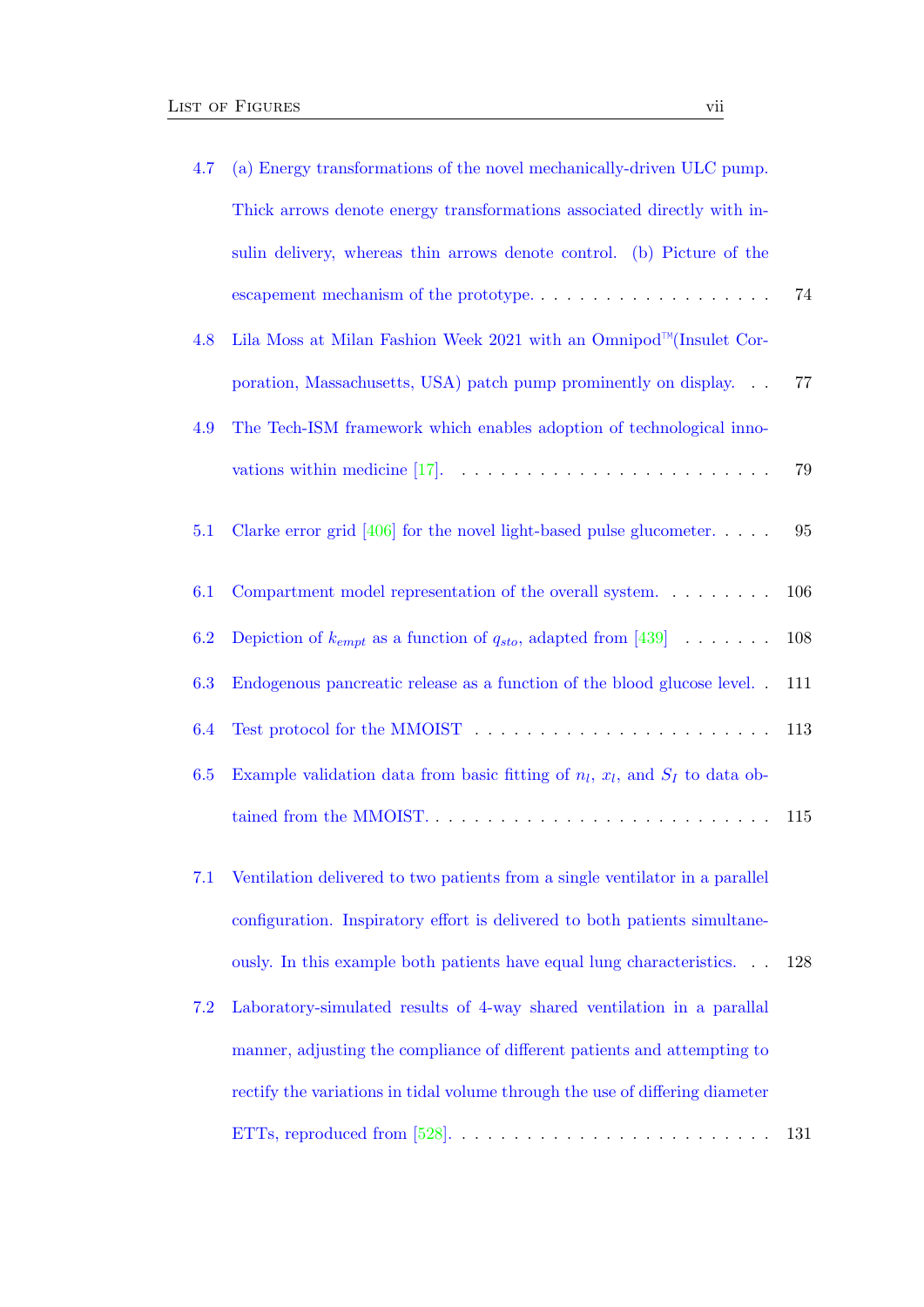| 7.3 | In-series ventilation as is made possible by the ACTIV system. Breath is       |     |
|-----|--------------------------------------------------------------------------------|-----|
|     | delivered first to one patient and then the other. $\dots \dots \dots \dots$   | 133 |
| 8.1 | Fully assembled ACTIV flow and pressure sensor                                 | 139 |
| 8.2 | Example data snippet showing the sensor output against the ventilator          |     |
|     | (PB840) captured data. Note the data clipping at $75L \cdot min^{-1}$ for the  |     |
|     | sensor. The artefact after the flow returns to zero is from moving parts       |     |
|     | in the respiratory circuit. Clipping at the maximum flow can be seen in        |     |
|     |                                                                                | 140 |
| 8.3 | Bland-Altman plot demonstrating the error of the flow sensor across 80         |     |
|     | seconds, $N = 4000$ . The significant errors are due to sampling at a rate     |     |
|     | relatively low compared to the near-vertical increases in flow rate, and       |     |
|     | the smoothing which is done by the ventilator. (b) is cropped to depict        |     |
|     |                                                                                | 142 |
| 8.4 | PANDAPeep Gen2 Inline pressure drop valve. Made with 3D-printed                |     |
|     | components and other common mechanical components. Image from:                 |     |
|     |                                                                                | 148 |
| 8.5 | Approximation of the relationship between rotation from fully closed           |     |
|     | and pressure across the PANDAPeep Gen2 Inline valve. It is variable as         |     |
|     | a function of the exact assembly process and components used. $\dots$ .        | 149 |
| 9.1 | Depictions of the valve in the two operating positions. $\ldots \ldots \ldots$ | 157 |
| 9.2 | Partial exploded view of the valve. For a colour key see $[50]$                | 157 |
| 9.3 | State machine implementation of the control system to determine when           |     |
|     |                                                                                | 163 |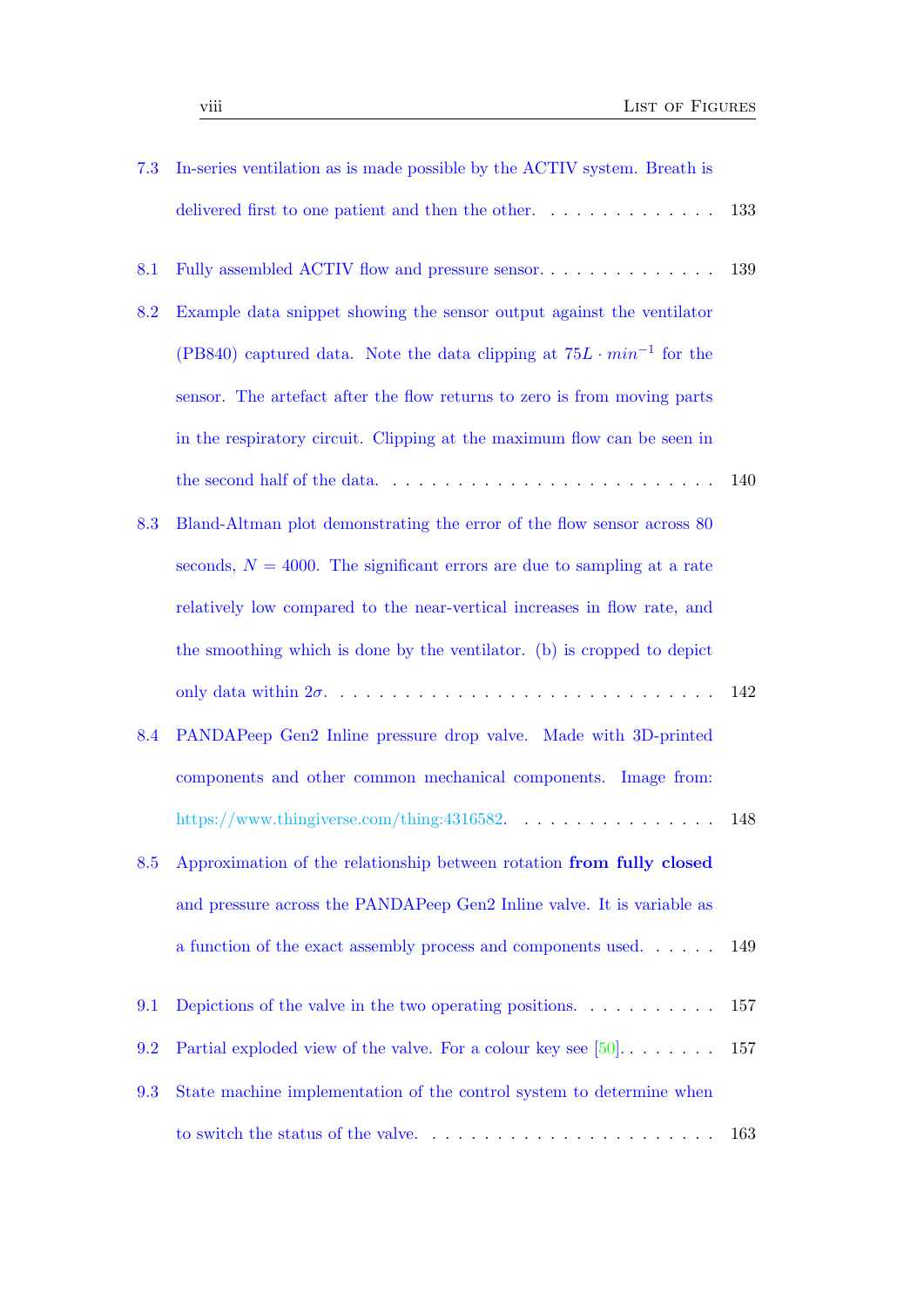- 10.2 Image of the complete ACTIV setup, with colour-coordinated sides for convenience. . . . . . . . . . . . . . . . . . . . . . . . . . . . . . . . . . . 169
- 10.3 Procedure for balancing ventilation between a healthy and an unhealthy patient. (a) specifies the PANDAPeep valves for use during the process, which is shown in (b). Note  $\uparrow$  indicates to tighten the corresponding valve, except in the case of  $V_{PIP}$  which is to increase the driving pressure of the ventilator. . . . . . . . . . . . . . . . . . . . . . . . . . . . . . . . 172
- 10.4 Breath characteristics from the two patients, as measured by the FPS at the 'patient'. A) represents a change in PEEP to align the data from the flow and pressure sensors with the mechanical ventilator. B) represents the physiological change of the left lung from  $0.10 L \cdot cmH_2O^{-1}$  to  $0.05 L \cdot$  $cmH_2O^{-1}$ as per Section 10.1.1; C) is the protective introduction of an inspiratory pressure drop on the healthy lung as per Section 10.1.1;2; D) is the increase in driving pressure from the mechanical ventilator as per Section 10.1.1;3; E) is the introduction of external PEEP for the unhealthy lung; F) another small increase in driving pressure from the ventilator; and G) is another small increase in the pressure drop in the inspiratory circuit of the healthy lung. This balancing process is shown and discussed at https://www.youtube.com/watch?v=FqLRors0JA4. . 173
- 10.5 Example of incomplete expiration. The right lung is inflated, and slowly deflates until a breath delivered to the left lung at  $t = 38.4s$ , at which time expiration for the right lung pauses, until the left lung has also expired.176
- A.1 Prototype of the motor-driven pump design. . . . . . . . . . . . . . . . . 267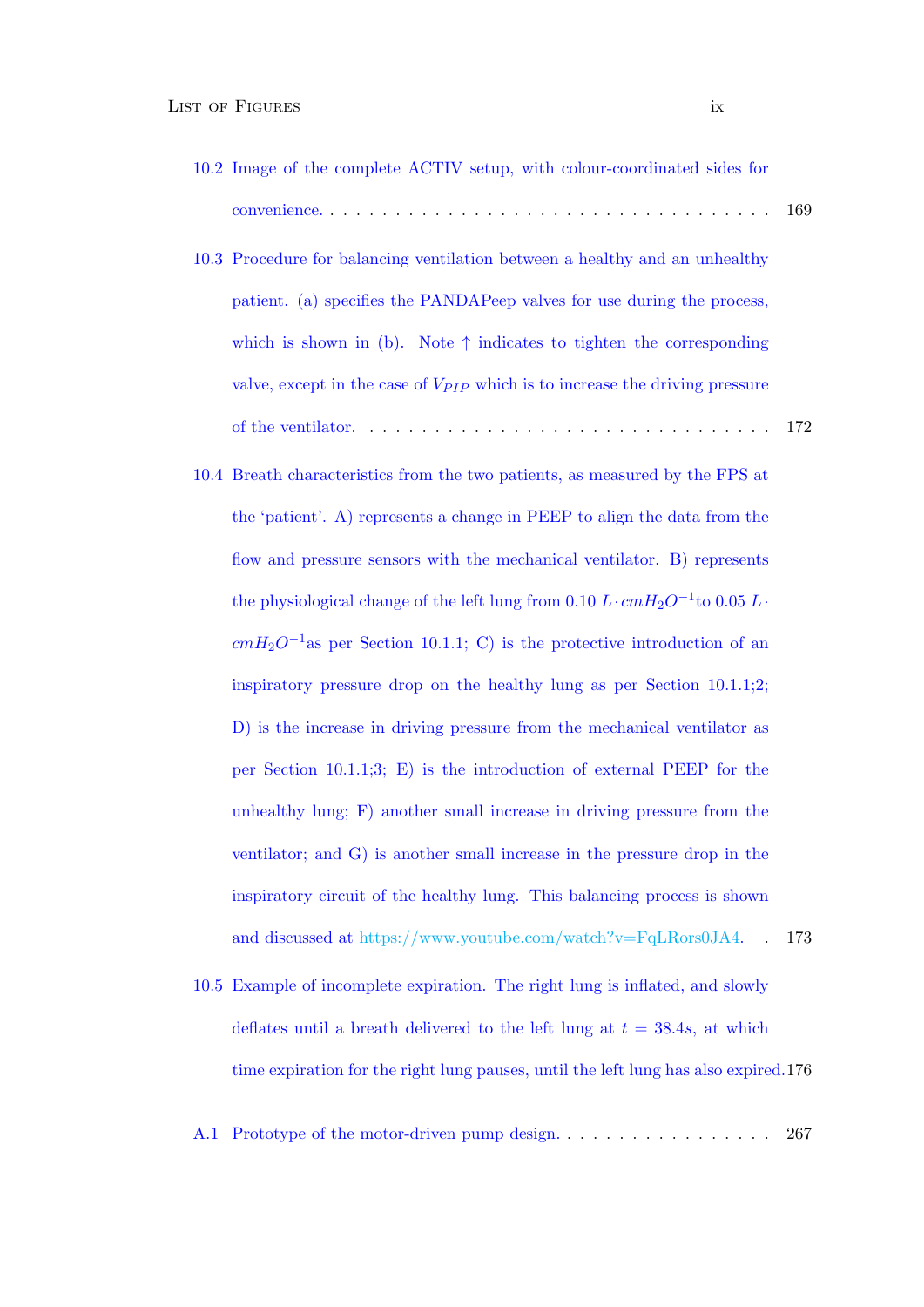| B.1 State diagram and instructions for use of the interface for plotting and |  |
|------------------------------------------------------------------------------|--|
|                                                                              |  |
|                                                                              |  |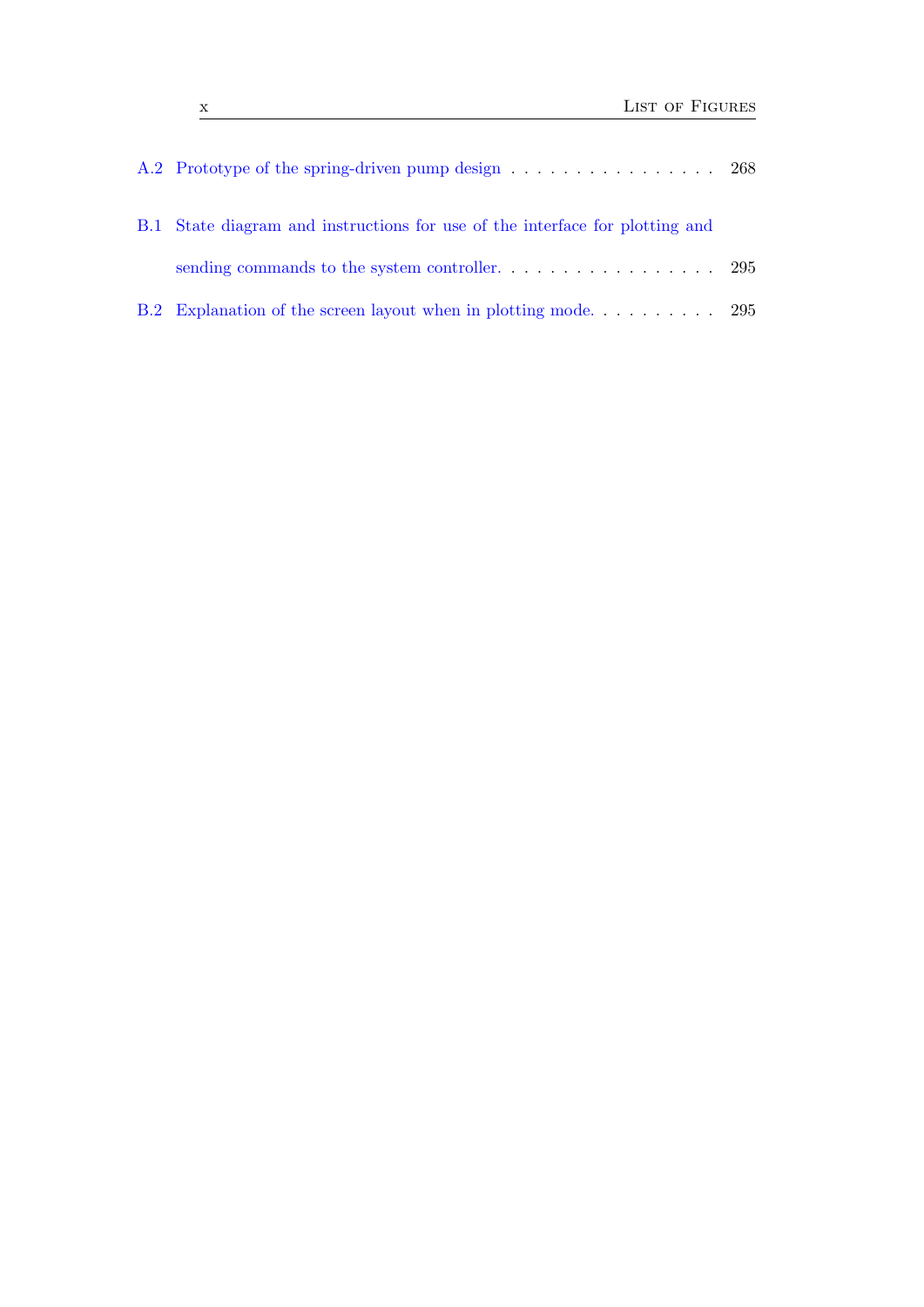## List of Tables

| 4.1 Requirements for a publicly-funded prescription for an insulin pump un- |     |
|-----------------------------------------------------------------------------|-----|
| der either the severe hypogloaemia or glycaemic control criteria, recreated |     |
|                                                                             | -48 |

- 4.2 Potential adoption scenarios for the ULC insulin pump. Scenario 1 represents no change in total insulin pump adoption, but assumes that only those who currently have pumps will adopt the ULC pump. Savings are represented as positive values, and costs as negative values. All values are in thousands of New Zealand Dollars. T1D — Individuals with type-one diabetes;  $T2D$  — Individuals with type-two diabetes  $\ldots$  . . . . . . . . . . . . . . . . 65
- 4.3 Testing results from the laboratory tests evaluating the ULC insulin pump's ability to deliver boluses compared against other devices currently available in New Zealand. . . . . . . . . . . . . . . . . . . . . . . . . . . 75
- 4.4 Testing results from the laboratory tests evaluating the ULC insulin pump's ability to deliver a constant basal rate compared against other devices currently available in New Zealand. . . . . . . . . . . . . . . . . 76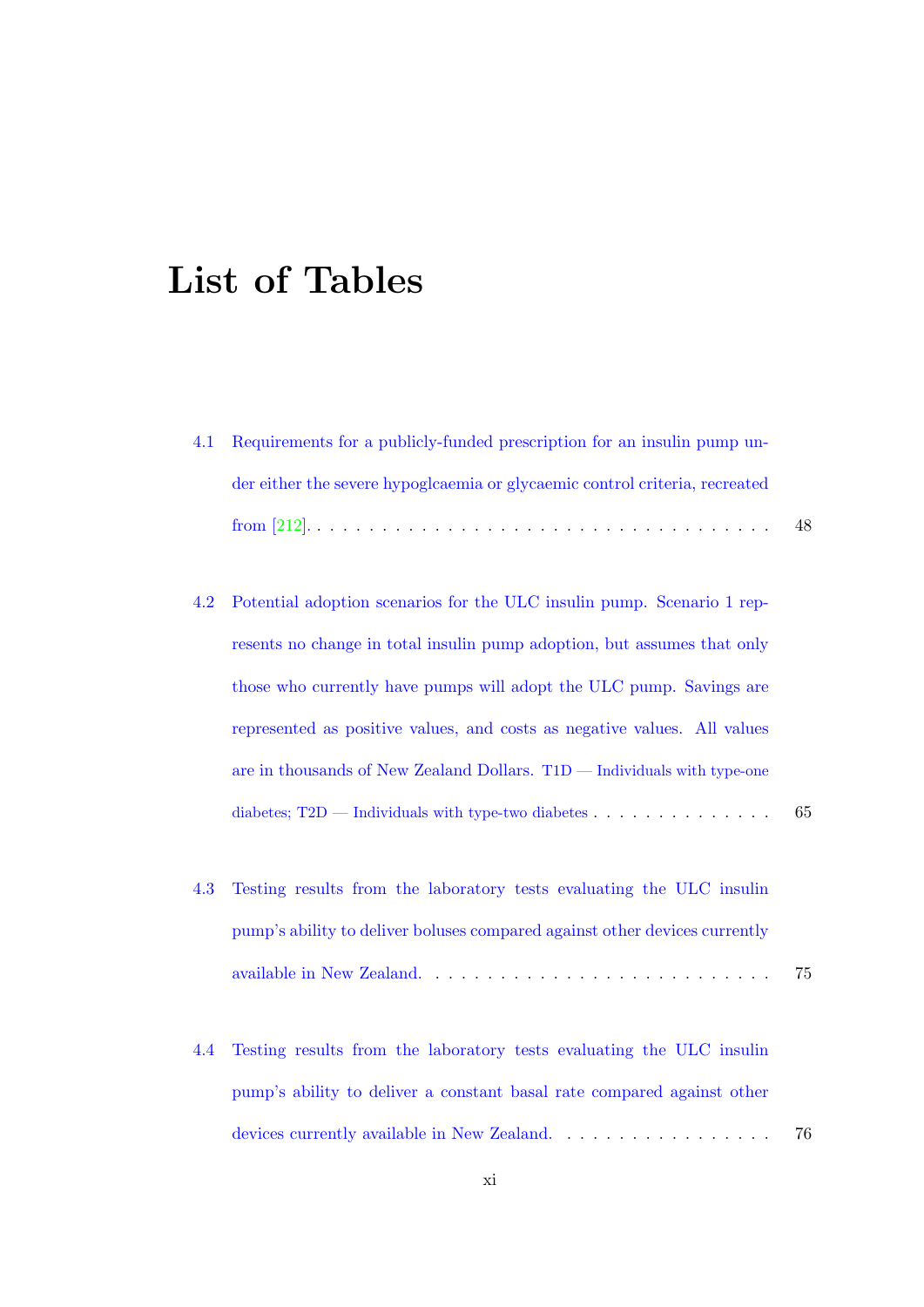- 5.1 Comparison of the novel light-based pulse glucometer with other commercially available devices: The Enlite 2 (Medtronic Inc., California, USA), the FreeStyle Libre FGM (Abbott Diabetes Care Inc., California, USA), and the G6 (DexCom Inc., California, USA). . . . . . . . . . . . . . . . . 97
- 5.2 Potential adoption scenarios for the ULC CMG. Scenario 1 represents no change in total CGM, but assumes that only those who currently have CGMs will adopt the ULC CGM. Savings are represented as positive values, and costs as negative values. All values are in thousands of NZ dollars.  $T1D$  — Individuals with type-one diabetes;  $T2D$  — Individuals with type-two diabetes . . . . . . . . . . . . . . . . . . . . . . . . . . . . . . . . 101
- 6.1 Example of a parameter set used for the forward simulation of a digital twin. Sources: (1) - [439], (2) - [442], (3) - [441], (4) - [443], (5) - [444]. Note A: These are parameters which change as a function of carbohydrate intake. Note B: Measured. Note C: Solved for in steady state conditions. . . . . . . . 112 6.2 Identified values for fitted parameters for the MMOIST. . . . . . . . . . 114
- 6.3 Fitting errors for the MMOIST. . . . . . . . . . . . . . . . . . . . . . . . 114
- 8.1 Operation ranges of the various configurations of the flow/differential pressure sensor. The combination of the 15-10 mm Venturi and the 125 Pa differential pressure sensor is the most used by the authors. Note: The operational range shown here is beyond the '100%' value specified by the manufacturer [535], but has shown to be relatively reliable. . . . 146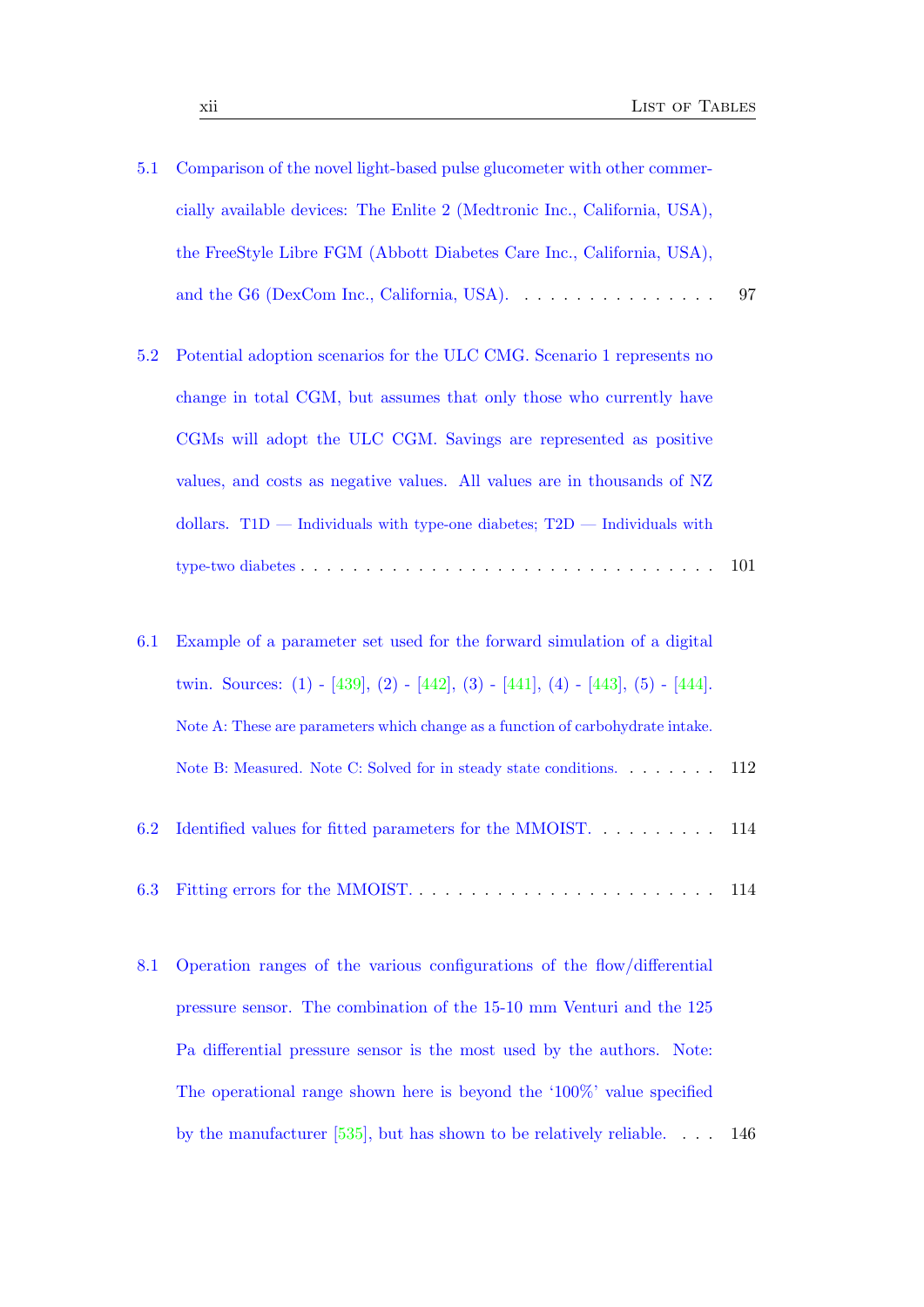- 8.2 Resolution of the flow sensor for a variety of configurations, all values in  $L \cdot min^{-1}$  unless otherwise indicated. with the differential pressure sensor configured in linear mode, and with a 10-bit ADC. The inter tenth-centile resolutions are shown. . . . . . . . . . . . . . . . . . . . . . 146
- B.1 Specific reasons against the use of ventilators for multiple patients, and the safe mitigation of each reason. The wide range of valid criticisms from the consensus statement [9] are individually addressed in the context of a series ventilation approach. VC volume-controlled, PC pressurecontrolled ventilation, PEEP positive end-expiratory pressure, PIP peak inspiratory pressure,  $V_t$  tidal volume. Recreated with permission from [11].285

B.2 Available instructions for the control module over serial. . . . . . . . . . 292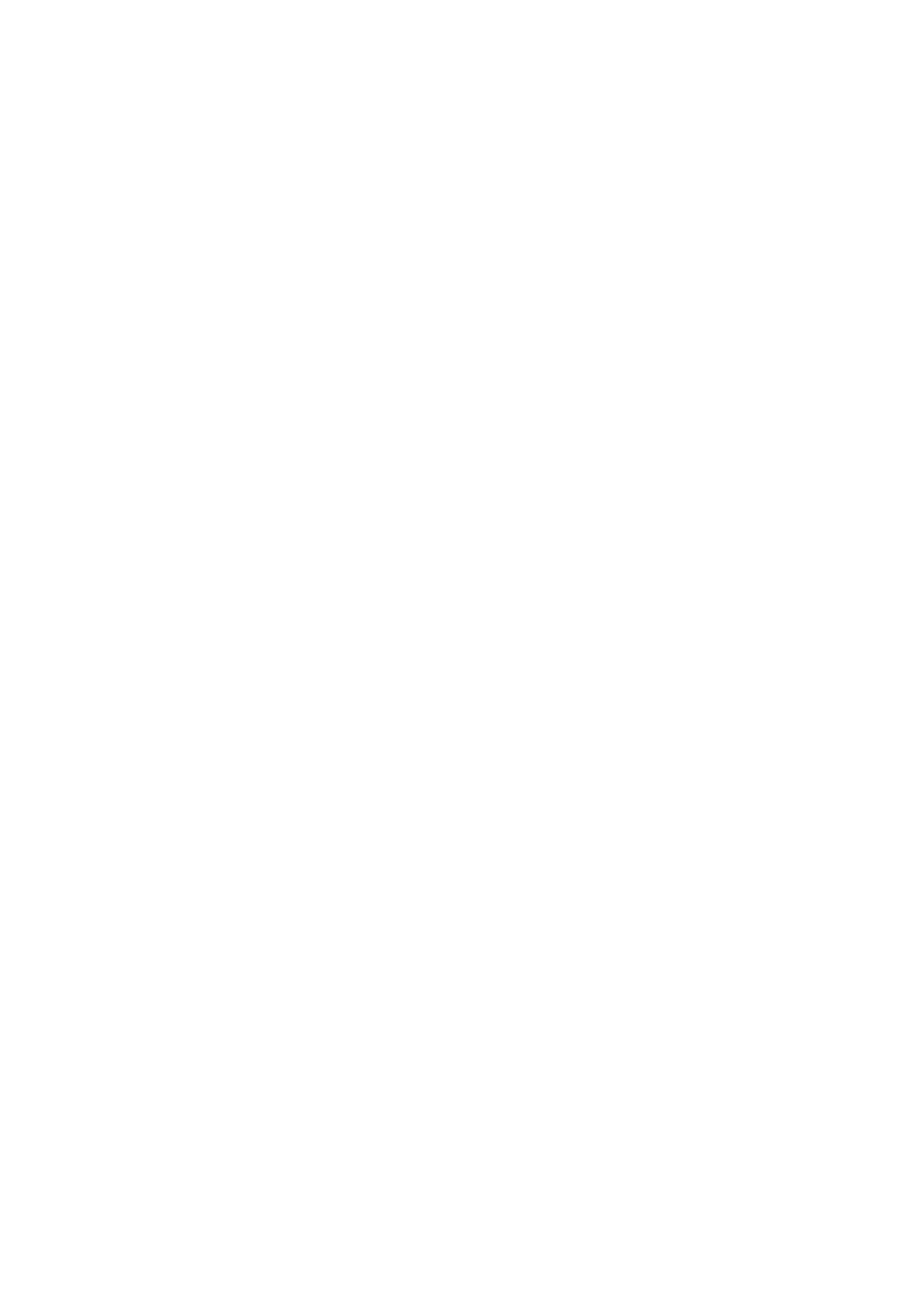# Acronyms and abbreviations

| 2FA                         | Two-factor authentication                             |
|-----------------------------|-------------------------------------------------------|
| <b>ACTIV</b>                | Actuated, closed-loop, time-series, inspiratory valve |
| ADC                         | Analogue to digital converter                         |
| <b>APS</b>                  | Artificial pancreas system                            |
| BG                          | Blood glucose                                         |
| <b>BOB</b>                  | Blood opitical biosensor [CGM]                        |
| <b>BOM</b>                  | <b>Bill</b> of materials                              |
| CGM                         | Continuous glucose monitor                            |
| <b>CPAP</b>                 | Continuous positive airway pressure                   |
| COVID-19                    | Novel coronavirus disease                             |
| $\operatorname{DC}$         | Direct current                                        |
| <b>DHB</b>                  | District Health Board                                 |
| DIY                         | Do-it-yourself                                        |
| <b>DKA</b>                  | Diabetic ketoacidosis                                 |
| ECG                         | Electrocardiogram                                     |
| $\ensuremath{\mathrm{EGP}}$ | Endogenous glucose production                         |
| <b>FDA</b>                  | Food and Drug Administration                          |
| FGM                         | Flash glucose monitor                                 |
|                             |                                                       |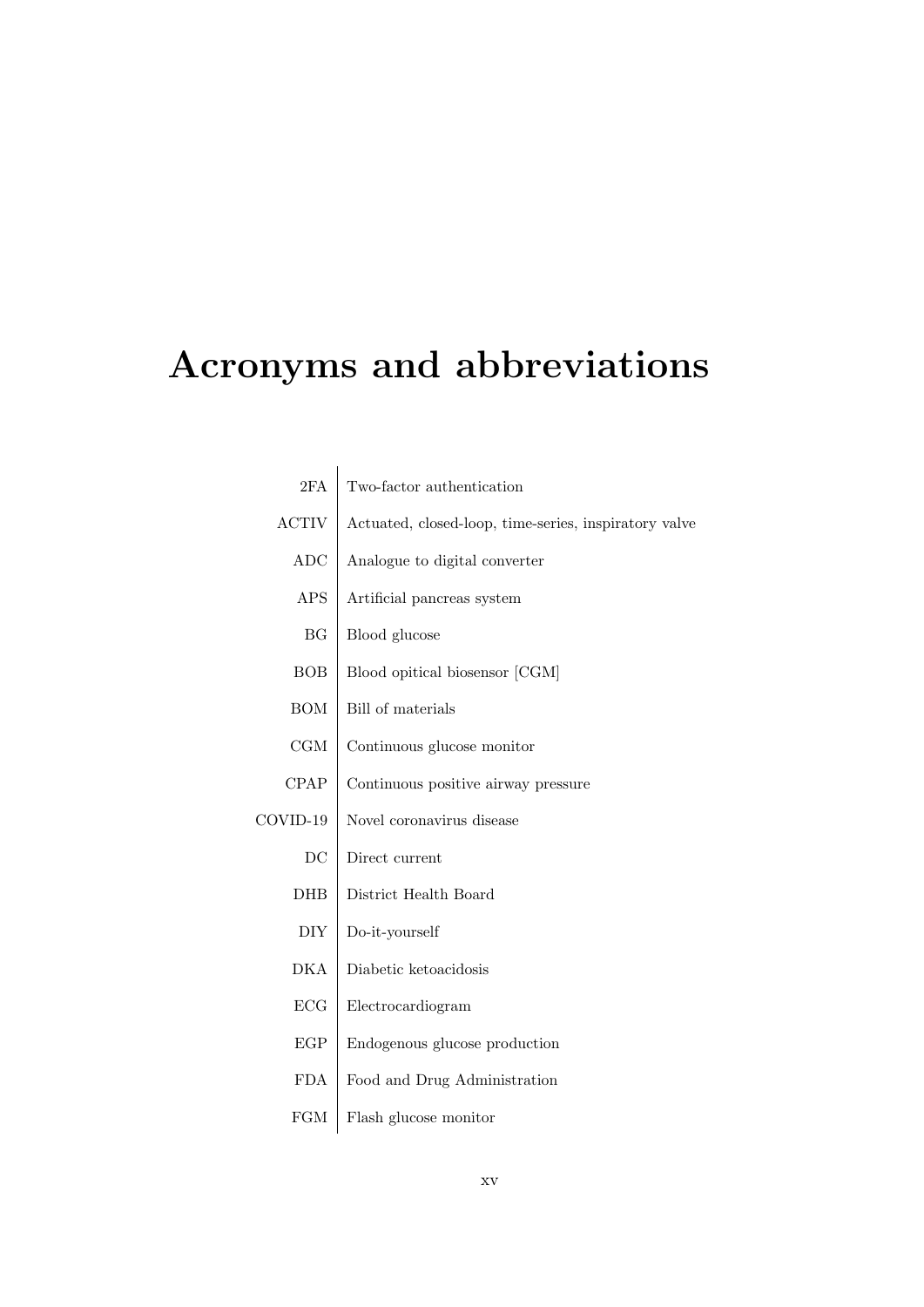| <b>FSM</b>           | Finite state machine                                     |
|----------------------|----------------------------------------------------------|
| <b>GDP</b>           | gross domestic product                                   |
| GP                   | General practitioner                                     |
| GUI                  | Graphical user interface                                 |
| <b>HEPA</b>          | High-efficiency particulate absorbing                    |
| HIV                  | Human immunodeficiency virus                             |
| I2C                  | Inter-intergrated circuit protocol                       |
| ICING <sub>2</sub>   | Intensive control insulin-nutrition-glucose model system |
| ICU                  | Intensive care unit                                      |
| <b>IOT</b>           | Internet of things                                       |
| <b>ISO</b>           | The International Organization for Standardisation       |
| <b>LEAPS</b>         | Low-cost, equitable APS                                  |
| <b>LED</b>           | Light-emitting diode                                     |
| MDI                  | Multiple daily injections                                |
| <b>MMOIST</b>        | Model-based modified OGTT insulin sensitivity test       |
| $\operatorname{MIR}$ | Mid infrared                                             |
| $\rm{NIR}$           | Near infrared                                            |
| <b>NSIO</b>          | non-specific interoperability                            |
| $\rm{NZ}$            | New Zealand                                              |
| OpenAPS              | Open artificial pancreas system                          |
| <b>OGTT</b>          | Oral glucose tolerance test                              |
| <b>PANDA</b>         | PANDAPeep Gen2 Inline Valve — a DIY PEEP valve           |
| PCB                  | Printed circuit board                                    |
| PEEP                 | Positive, end-expiratory pressure                        |
| PIP                  | Peak inspiratory pressure                                |
| POC                  | Point of care                                            |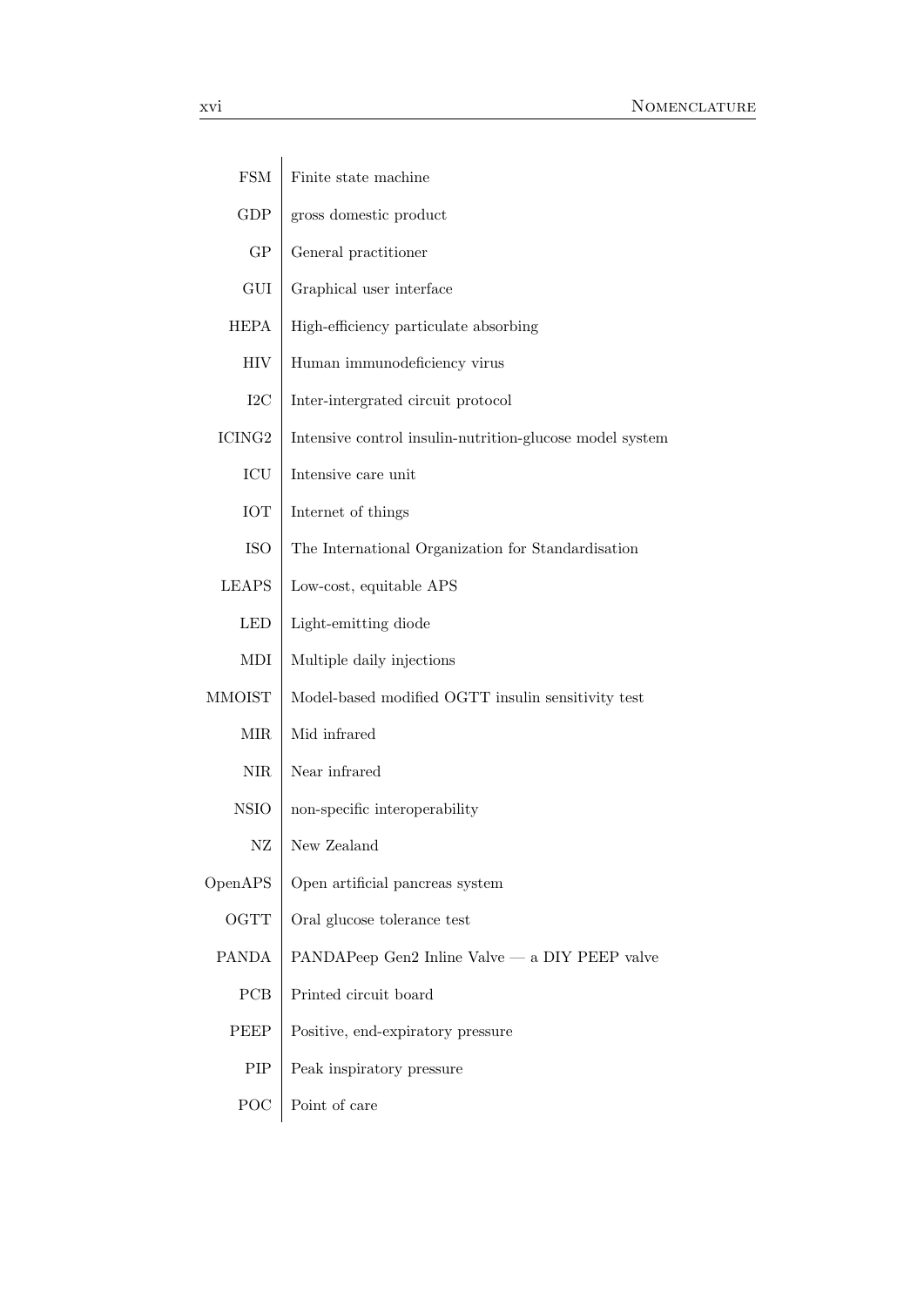| PPE                     | Personal protective equipment         |
|-------------------------|---------------------------------------|
| <b>PPG</b>              | Photoplethysmography                  |
| $\operatorname{RT-CGM}$ | Real-time continuous glucose monitor  |
| RTC                     | Real-time clock                       |
| RRI                     | Responsible research and innovation   |
| <b>SD</b>               | Standard deviation                    |
| <b>SIO</b>              | Specific interoperability             |
| $_{\rm SMBG}$           | Self-monitored blood glucose          |
| <b>SME</b>              | Small- and medium- sized enterprises  |
| <b>STAR</b>             | Stochastic targeted glycaemic control |
| <b>SPI</b>              | Serial peripheral interface protocol  |
| <b>TAR</b>              | Time above range                      |
| TВ                      | Tuberculosis                          |
| TBR                     | Time below range                      |
| TDD                     | Total daily dose                      |
| Tech-ISM                | Framework for technology adoption     |
| TIR                     | Time in range                         |
| UI                      | User interface                        |
| UK                      | United Kingdom                        |
| <b>ULC</b>              | Ultra-low cost [insulin pump]         |
| <b>USA</b>              | United States of America              |
| <b>USD</b>              | USA dollars                           |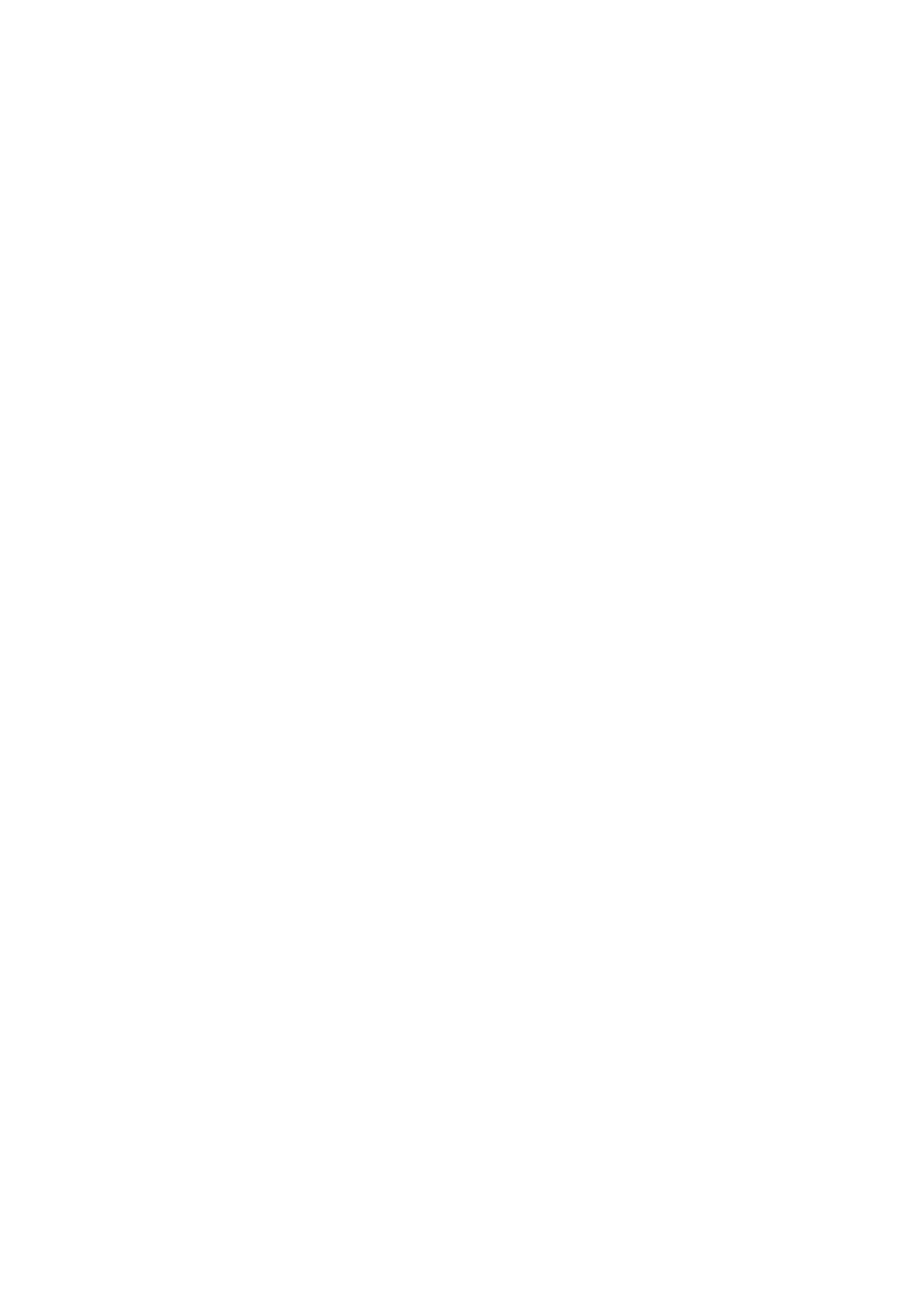#### Abstract

Medical device innovation provides access to healthcare. Innovations come about because of pressures, in particular financial pressures, and access to care. With increasing interoperability of devices, distinction is made between devices with specific interoperability (SIO) only able to communicate with a pre-determined range of other devices, and non-specific interoperability (NSIO). Devices with NSIO pose substantially greater potential benefits by allowing long-term system wide innovations.

Scales of innovation are discussed, where short-term innovations meet an immediate need, such as the inundation of intensive care units (ICUs) in the COVID-19 pandemic. Medium-term innovations see either incremental increase in efficiencies, or an increase in interoperability which enables subsequent innovation. Long-term innovations are disruptive, systemic changes, often enabled through the use of increasing interoperability. The uptake of innovation is often lacking, but through the use of a framework such as Tech-ISM the chance of adoption is increased. This framework sees establishment and fostering of close relationships with a range of end users, decision makers, and industry partners.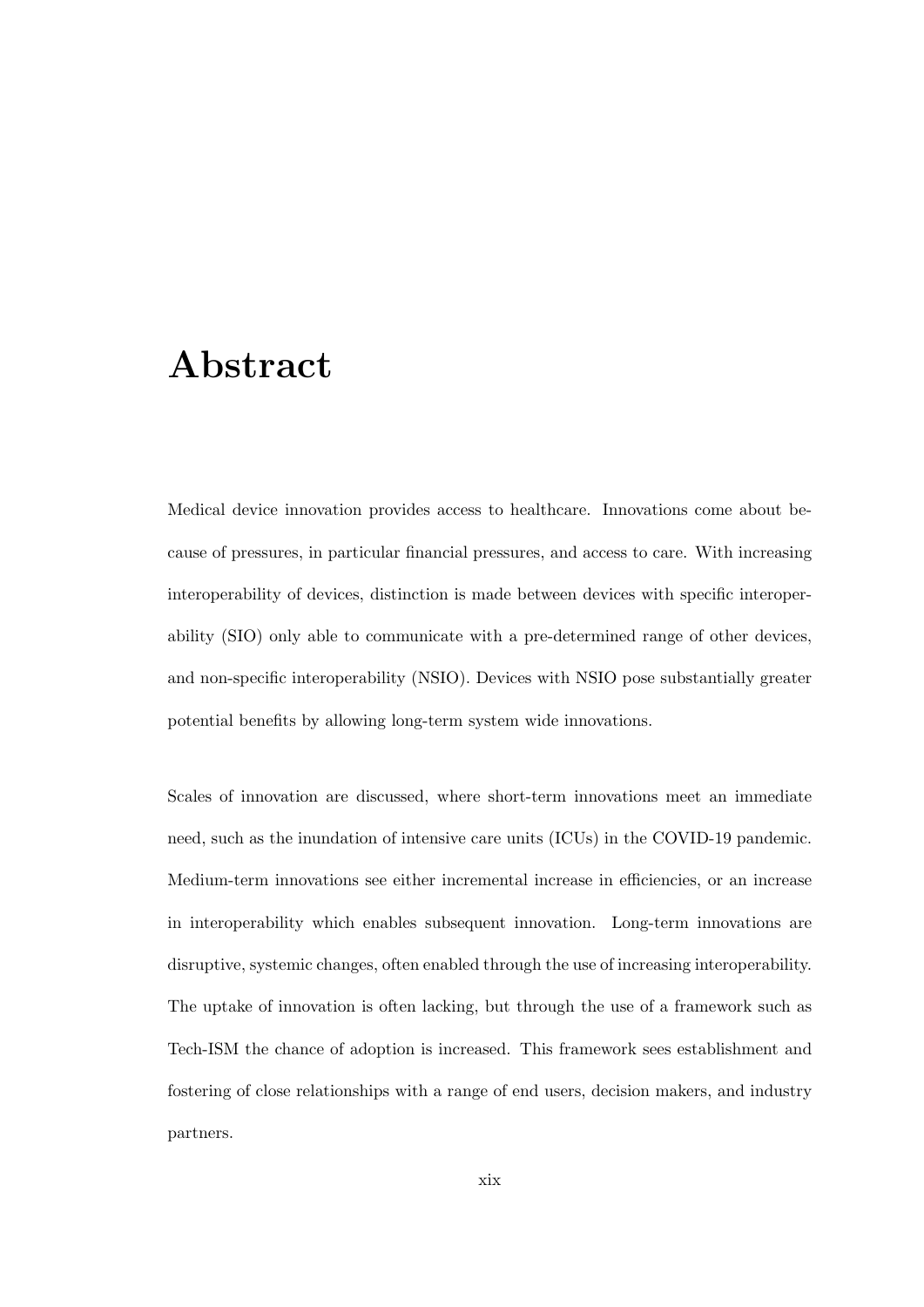Diabetes technologies are presented as examples of innovation. Insulin pumps are an effective method of delivering insulin, and see considerable benefit in control. Widespread adoption of insulin pumps is posed through the development of an ultra-low cost (ULC) insulin pump, made possible by the separation of hardware and computation, and costing  $12 \times -20 \times$  less than currently-available devices, both for a traditional-style insulin pump, and also a novel spring-driven design.

Initial results show similar accuracy to current commercially-available insulin pumps, with a mean error of 0.64%, the same as the MiniMed™640G (Medtronic, Dublin, Ireland) for 1 U boluses, and mean error of 0.06% for 10 U boluses. Basal windows of 1 hour are similarly accurate, with  $100\%$  within  $\pm 15\%$ , 92% within  $\pm 10\%$ , and 84% within  $\pm 5\%$ , again very similar to the MiniMed™640G. The ULC insulin pump is a solution to the economic infeasibility of insulin pumps for the majority of New Zealanders.

System-wide adoption of insulin pumps would see considerable economic benefit for New Zealand, in particular with a patch pump. Several possible adoption scenarios are presented. Annually, direct savings associated with less insulin use and current public investment in insulin pumps is expected to total \$6.6M - \$25.3M, indirect savings from reduction of expensive complications are expected to save \$2.5M - \$25.5M, with direct costs of \$0.8M - \$25.7M. Projections are for a total overall system saving of \$8.3M with no additional uptake of insulin pumps, but only replacing current insulin pumps with the ULC alternative, to \$25.0M with widespread adoption. These figures do not account for additional savings made possible through future long-term development of smart, automated healthcare systems.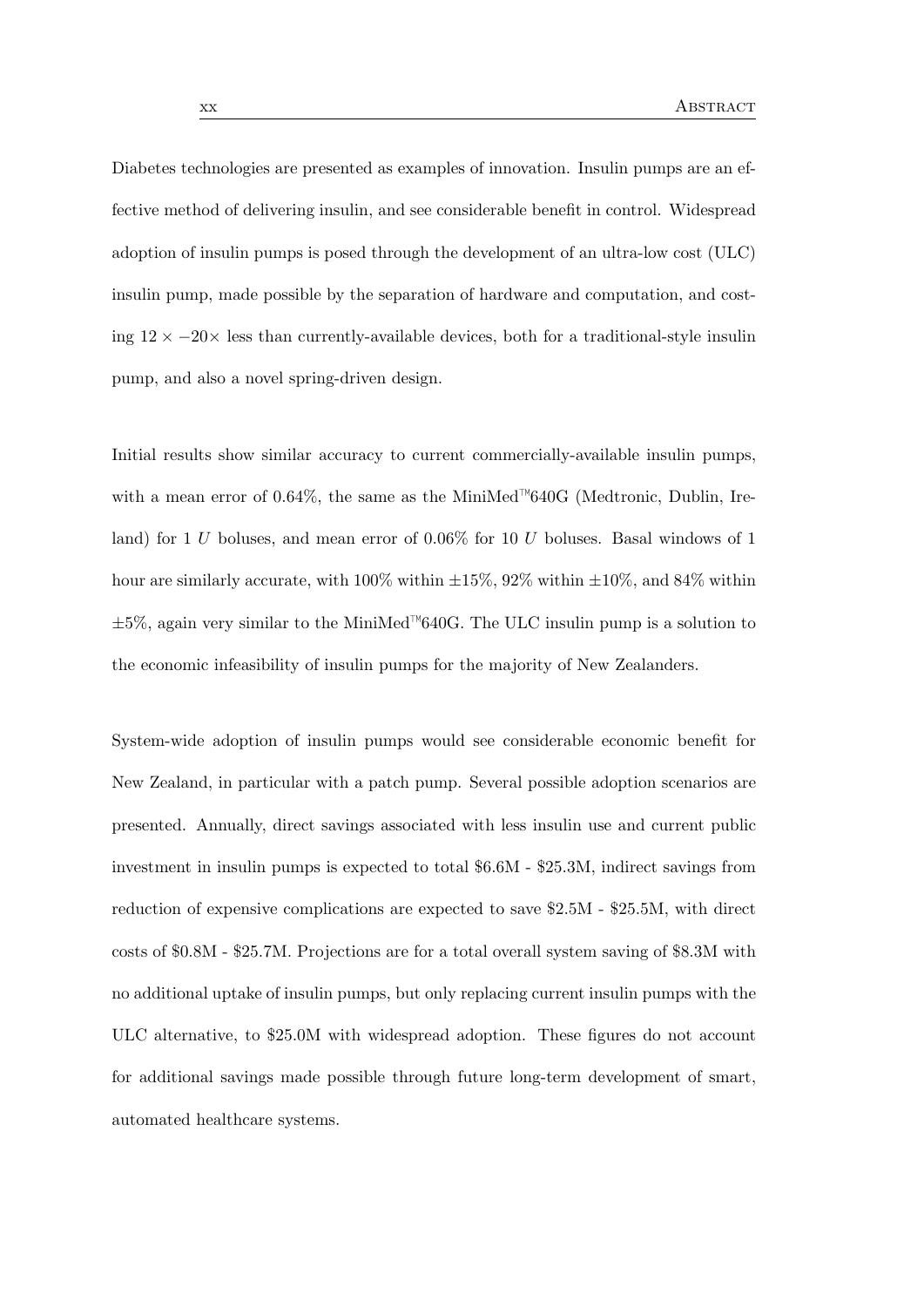A continuous glucose monitor (CGM) is a device that estimates blood glucose (BG) every 1-5 minutes, replacing discrete, invasive self-monitored blood glucose (SMBG) measurements as required four to ten per day currently for approximately 40,000 - 60,000 New Zealanders with diabetes who administer insulin. Current CGM use is limited, but relatively unknown, due to no public funding, with expert estimates at 2-8% prevalence among individuals with type-one diabetes. A low-cost alternative is presented in the form of the blood optical biosensor CGM (BOB CGM) at an annual cost  $10 \times -20 \times$ less expensive than current devices. Initial, un-calibrated results show promise, with 91% of BG results deemed clinically accurate, and a further 8% sufficiently accurate to not cause treatment error. Fundamentally, cost savings arise from allowing access to otherwise inaccessible data, and thus turning the current data monopoly into a data market. Substantial economic benefit is seen from direct savings from current monitoring of diabetes disease progressions with SMBG and glycated haemoglobin (HbA1c), and also indirect savings from earlier identification of worsening diabetes control. Various adoption scenarios are presented, with overall annual economic savings of \$1.9M - \$25.1M.

Another medical innovation is presented in the form of the actuated, closed-loop, timeseries inspiratory valve (ACTIV) dual ventilation system. This innovation is a shortterm example, developed under pressure of inundation of the healthcare system due to the novel coronavirus disease (COVID-19). The basic operating premise is ventilatory effort from a single mechanical ventilator is delivered first to one patient, and subsequent to a valve switching state, to a second patient. The system is a solution that addresses valid concern for multiple ventilation from a consensus of oversight bodies for ICU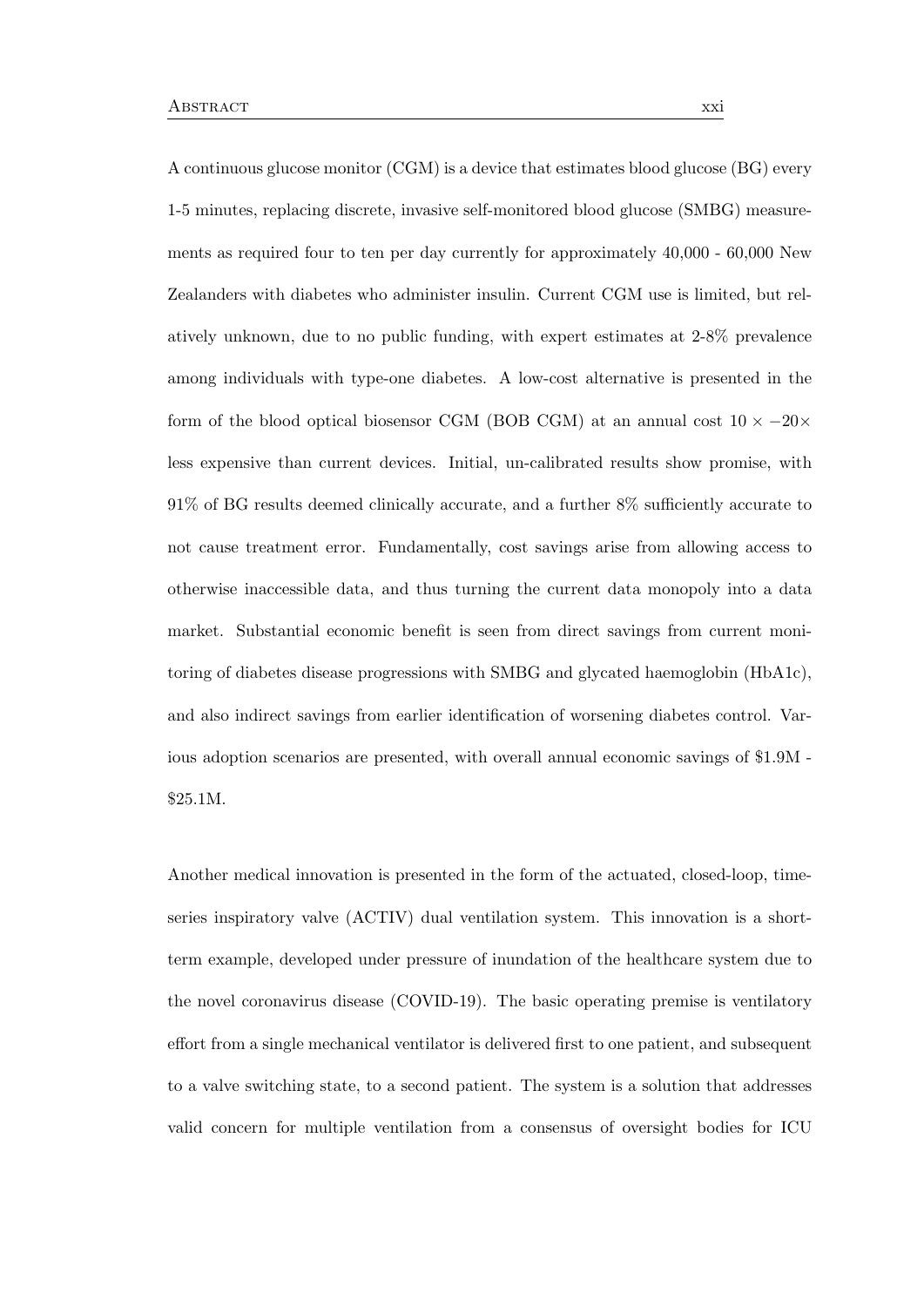treatment, in particular personalised therapy and monitoring, especially in the case of changing pathology. The system is designed to be low-cost, robust, portable, and readily manufactured in low-resource environments. Thus, it has an Arduino (Arduino, Massachusetts, USA) controller, and requires a 5.0  $V =$  power supply.

The system requires a flow and pressure sensor for detection of inspiration, and subsequent valve switching. A custom-made 3D-printed Venturi interfaced with simple electronics with an analogue  $0.0 - 5.0 V$  output signal is presented. The sensor is validated against data from mechanical ventilation devices to be accurate over the range of  $5 - 75L \cdot min^{-1}$ , with a Pearson Correlation  $\geq 0.95$  for flow and pressure, typically  $\geq 0.97$  in 5 S bins at  $f_s = 50$  Hz. Additional components are a 3-D printed pressure drop device in the form of the PANDAPeep Gen2 Inline valve, and off-the-shelf one-way valves, airway filters, and 22  $mm\odot$  tubing.

The switching ACTIV valve is another 3D-printed component, and uses a common HXT12K servo motor, or similar, for interoperability. The Arduino-based control system is a basic finite state machine (FSM) relying on low-pass filtered flow sensor data, implemented through a circular buffer, for state changes. These state changes, in combination with various necessary delays for safety, dictate the change of state of the ACTIV valve, and thus to which patient ventilation effort is delivered. An example of two considerably unbalance patients, with compliance  $C = 0.10L \cdot cmH_2O^{-1}$  and  $C = 0.05L \cdot cmH_2O^{-1}$ , being safely and efficiently balanced to achieve equal tidal volume is demonstrated.

Without innovations such as the diabetes technologies and ACTIV system, care will